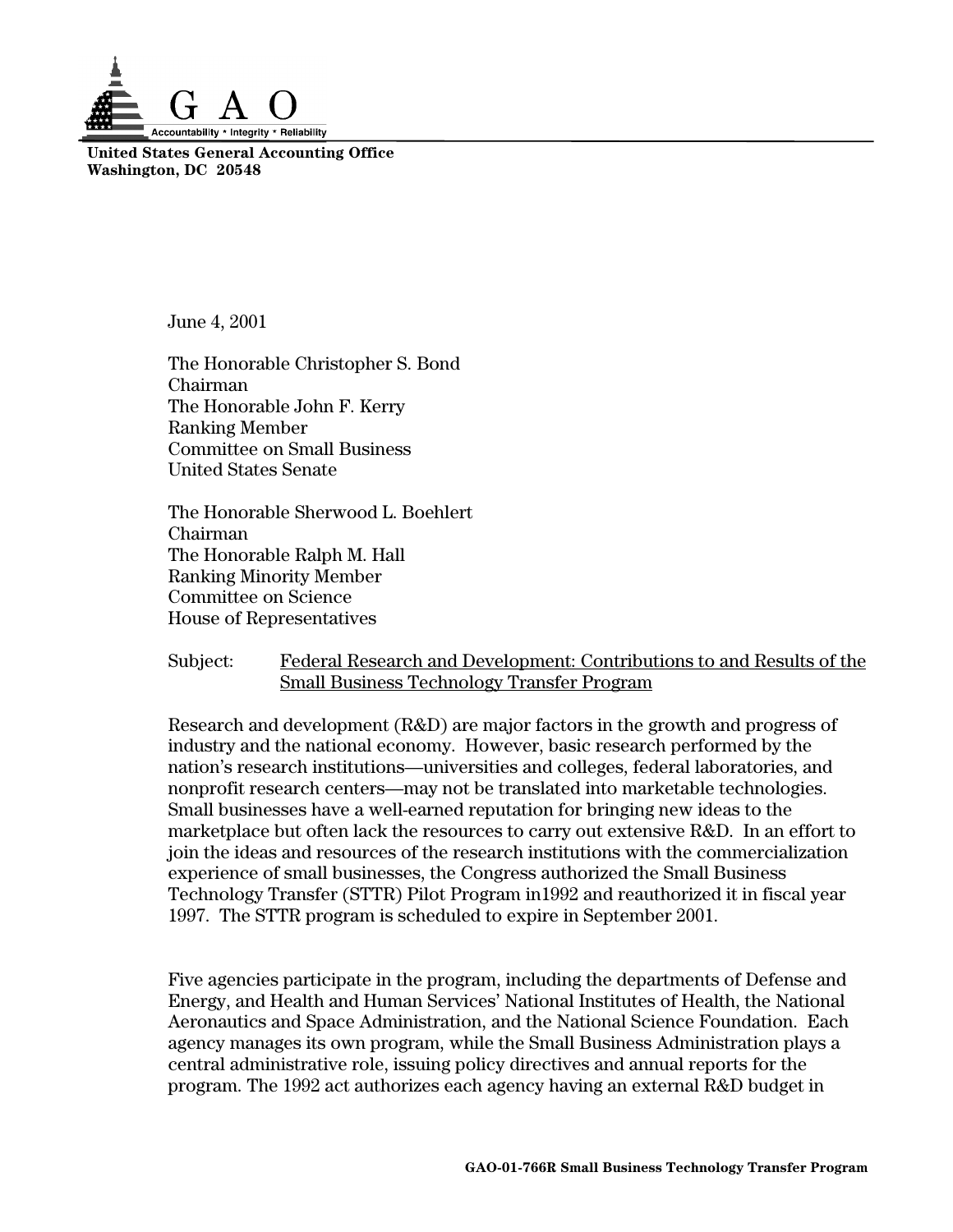excess of \$1 billion annually to set aside not less than 0.15 percent of that budget for the Program. Since the first grants became available in 1994, the STTR program has awarded approximately \$300 million to small businesses and research institutions to foster R&D.

The 1992 act established a three-phase structure for the STTR program. The first phase, not to exceed 1 year, is designed to determine the scientific, technical, and commercial merit and feasibility of a proposed idea. Upon successful completion of phase I, the second phase, not to exceed 2 years, is designed to further develop the idea. The statute established \$100,000 and \$500,000 as the general funding limits for phases I and II, respectively. The third phase, in general, is expected to result in commercialization or further continuation of R&D. However, no STTR funding is allowed for phase III. Additional developmental funding for phase III can include private-sector funds and federal, non-STTR funds.

The STTR Program is closely modeled on the Small Business Innovation Research (SBIR) Program, which was established in 1982. The two programs share the same goals and other basic features, including participation by many of the same agencies, the use of a percentage of the external budget for funding, and a three-phase approach. The key difference is that under the STTR program, a small business must partner with a nonprofit research institution. While this partnership is permitted under the SBIR program, it is not mandatory. This special STTR requirement reflects the fact that STTR was envisioned primarily as a technology transfer program, in which promising concepts originating in the nonprofit research community would move toward commercialization with the assistance of small businesses.

In preparation for the review and potential reauthorization of the STTR program, you asked us to address several issues. As agreed with your offices, we identified participating companies' views on (1) the contributions that the companies and the research institutions made to the R&D, (2) the results of the R&D, and (3) options for the future relationship between the STTR and SBIR programs.

In conducting our work, we surveyed all 166 companies that had received 201 Phase II STTR awards in fiscal years 1995 through 1997, the first 3 years when such awards were made. We chose the earliest recipients because studies by experts on technology development concluded that 5 to 9 years are needed for a company to progress from a concept to a commercial product. Our results are based on responses for 102 projects. See enclosure I for a copy of the questionnaire and the aggregate responses.

The following summarizes our findings:

• *For the 102 partnerships that we reviewed, the companies reported that both the companies and the research institutions contributed significantly to the R&D.* For example, the companies believed that both parties contributed significantly to the knowledge and/or expertise essential to the project. Furthermore, they generally believed that both parties contributed significantly in constructing or testing prototypes and in providing special equipment or facilities. However, the companies reported that, in aggregate, the companies played a substantially greater role in originating the key ideas for the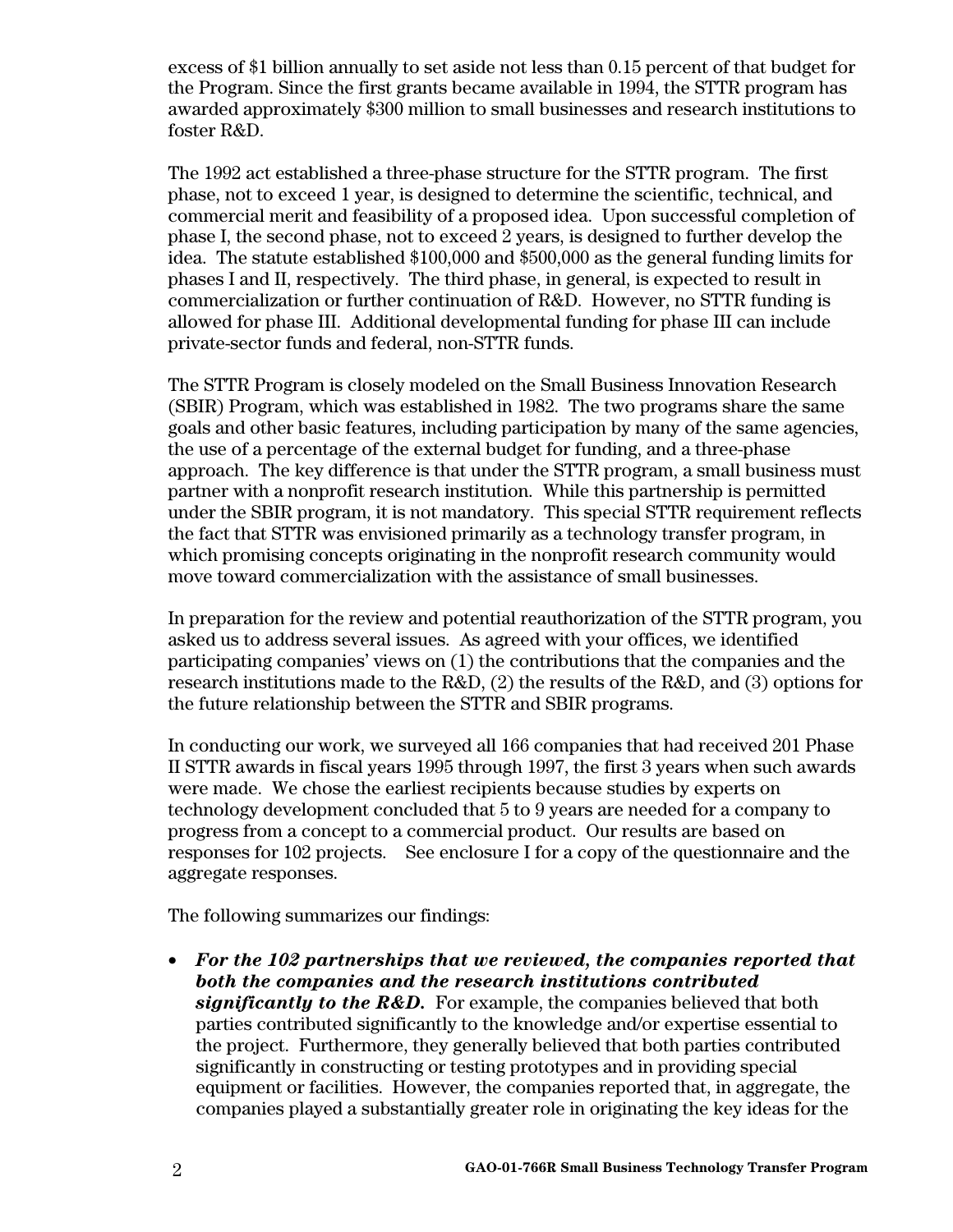R&D; in their view, they originated or were primarily responsible for originating the key ideas in 72 percent of the projects.

- *The companies reported a variety of results, including sales of a product, process, or service, the receipt of additional developmental funding, patents granted, and discontinuation of projects***.** As of April 2001, the companies reported about \$132 million in total sales and about \$53 million in additional developmental funding*.* About two-thirds of the projects with reported sales achieved their first sale in 1999 or 2000 and projected about \$900 million in additional sales by December 31, 2005. The companies also reported receiving 41 patents for the core technologies associated with their projects and the creation of 12 spin-off companies. Twenty-seven projects were discontinued. When asked to identify those factors that had a great role in the decision to discontinue the project, companies most frequently cited insufficient additional funding for further technical development.
- *The companies reported a preference for maintaining the current separation of the STTR and SBIR programs.* For 96 percent of the projects in our survey, the companies had also won an award under the SBIR program. In this context we asked them to choose between four options for the future of the STTR program in relation to the SBIR program: (1) preserve its current separation from the SBIR program, (2) subsume it under the SBIR program with a portion of funds reserved for STTR-type partnerships, (3) subsume it under the SBIR program with no funds reserved for STTR-type partnerships, and (4) eliminate it entirely. For approximately 50 percent of their projects, the companies preferred the current separation of the STTR program from the SBIR program. Thirty-three percent favored the second option, 19 percent the third option, and only 1 percent supported the program's elimination.

# **Scope and Methodology**

We surveyed 166 companies that had received 201 Phase II STTR awards in fiscal years 1995 through 1997, the first 3 years when such awards were made. We did not include Phase II recipients from 1998 or later because, in most cases, they have not had sufficient time to demonstrate Phase III activity. We received questionnaire responses for 126 of the 201 projects. However, due to technical difficulties, we were not able to include the results from 24 of the questionnaires that we received. Thus, our results are based on 102 of the 201 projects. We did not survey the research partners of these companies. The questionnaire contained specific questions on the contributions to and results of the R&D for these awards. In addition, it identified companies that had received both STTR and SBIR awards. Participation in both programs enabled companies to choose among various options for the future of the STTR program in relation to the SBIR program. We conducted our review from July 2000 to June 2001 in accordance with generally accepted government auditing standards.

- - - - -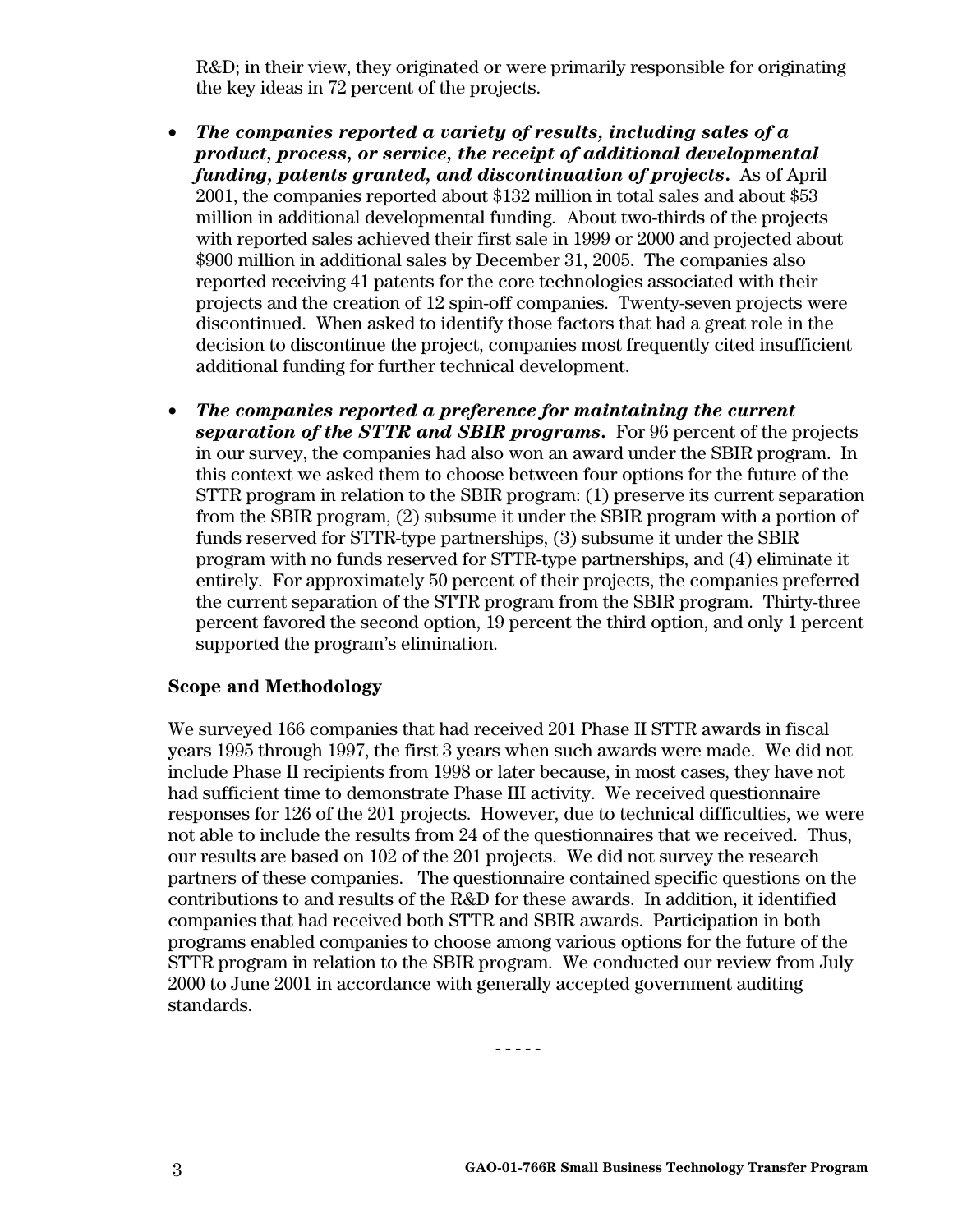As arranged with your offices, unless you publicly announce its contents earlier, we plan no further distribution of this letter until 30 days after the date of this letter. At that time, we will send copies to the Honorable John D. Whitmore, Acting Administrator, Small Business Administration, and the heads of the other federal agencies participating in the Small Business Technology Transfer Program. We will also make copies available to others on request. The report will also be available on GAO's home page at [http://www.gao.gov.](http://www.gao.gov/)

If you have any questions about this letter or need additional information, please call me on (202) 512-3841 or Robin Nazzaro on (202) 512-6246. Key contributors to this report were Dennis Carroll, Vondalee Hunt, and Lynn Musser.

im Wells

Jim Wells Director, Natural Resources and Environment

Enclosure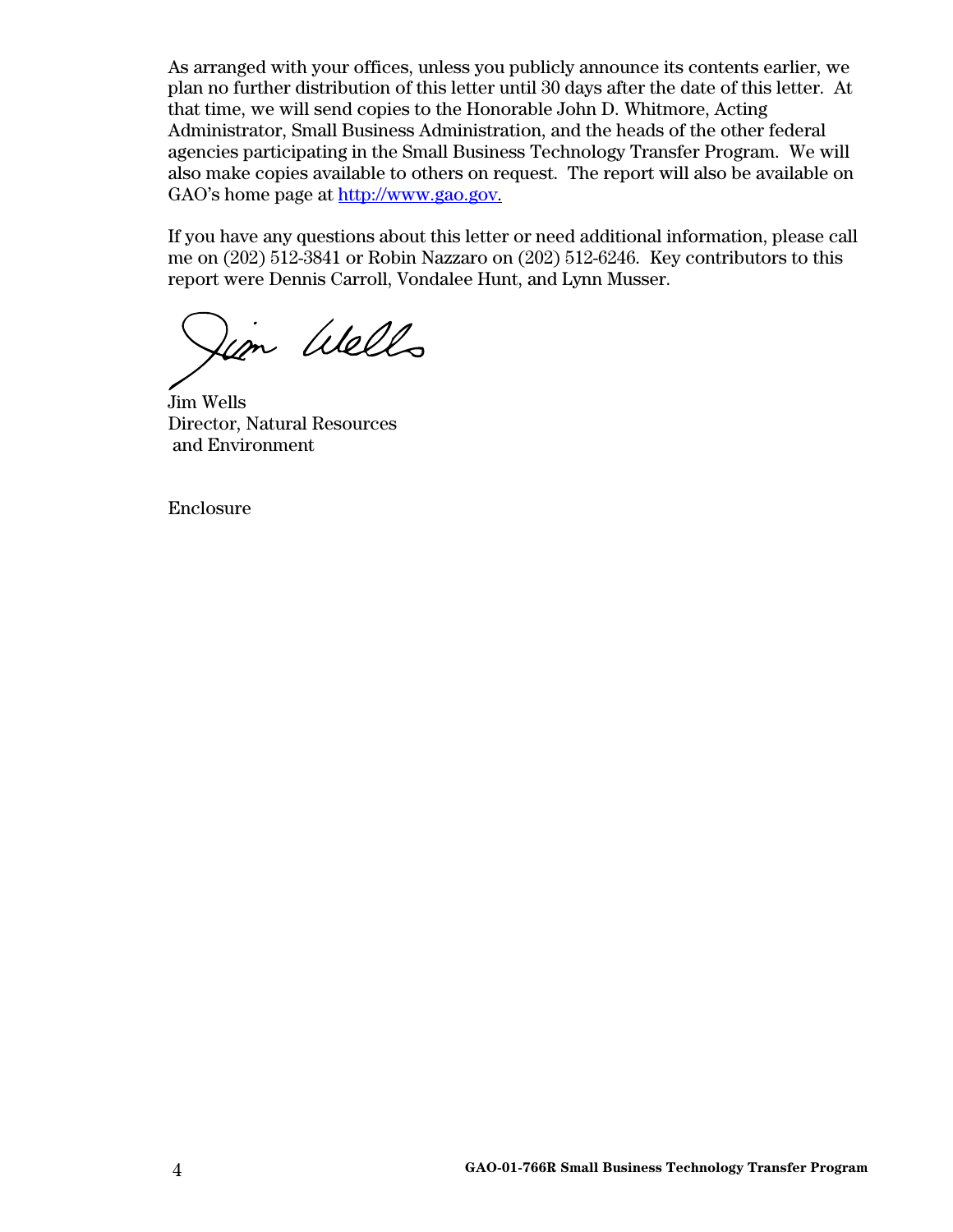| <b>Survey of Companies Receiving Small Business</b><br><b>Technology Transfer (STTR) Phase II Awards</b><br><b>Fiscal Years 1995 - 1997</b> |
|---------------------------------------------------------------------------------------------------------------------------------------------|
|                                                                                                                                             |
|                                                                                                                                             |
|                                                                                                                                             |
|                                                                                                                                             |
|                                                                                                                                             |
| October 2000<br><b>U.S. General Accounting Office</b><br>441 G Street, N.W.                                                                 |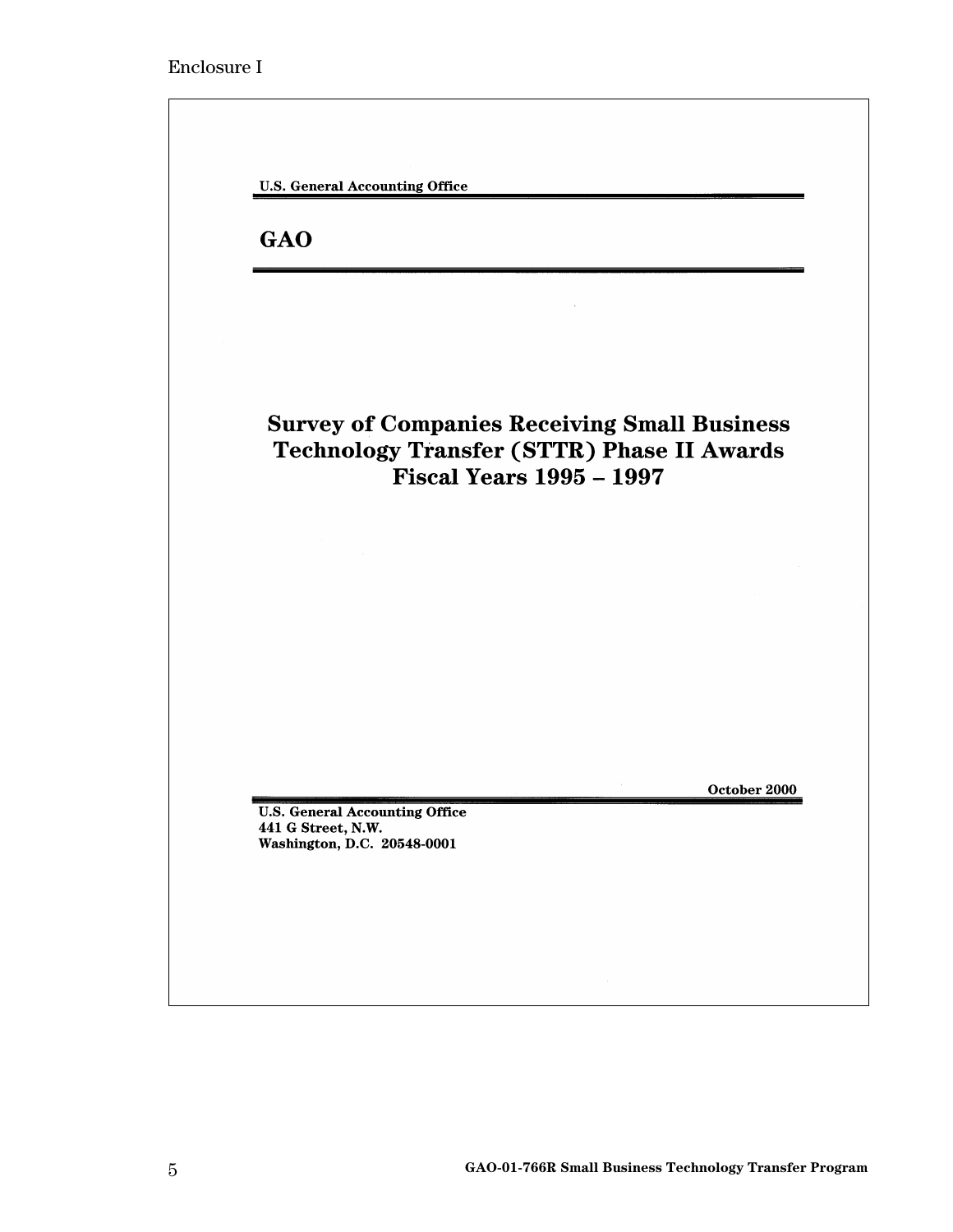### Introduction

The Small Business Technology Transfer Program is scheduled to expire in 2001. The Committee on Science, House of Representatives, and the Committee on Small Business, United States Senate, have requested information on this program.

As part of a general review of the program, the U.S. General Accounting Office (GAO), an agency of the U.S. Congress, is conducting a study on the outcomes of STTR Phase II awards.

Your answers to this questionnaire will be combined with those of other companies and reported in summary form. A copy of GAO's final report will be made available to all participants in this survey.

### **Instructions**

Upon completion of this questionnaire, please return it in the enclosed postage-paid envelope. If the envelope is misplaced, return your completed questionnaire to:

> Mr. Dennis Carroll U.S. General Accounting Office 441 G Street, N.W., Room 6K17R Washington, D.C. 20548-0001

If you have any questions, please contact Dennis Carroll at (202) 512-6950 (email: CARROLLD.RCED@GAO.GOV) or Vondalee Hunt at (202) 512-6754 (email: HUNTV.RCED@GAO.GOV).

 $\mathbf{1}$ 

#### **Please Read Before Beginning**

The label on the front of this questionnaire identifies a specific STTR award and the year of the Phase II award. The questionnaire should be completed for the specific award identified in the label. If you had more than one STTR Phase II award, you may receive other questionnaires. Please complete a separate questionnaire for each award.

Note: If the information on the label is incorrect, please correct it before returning your completed questionnaire.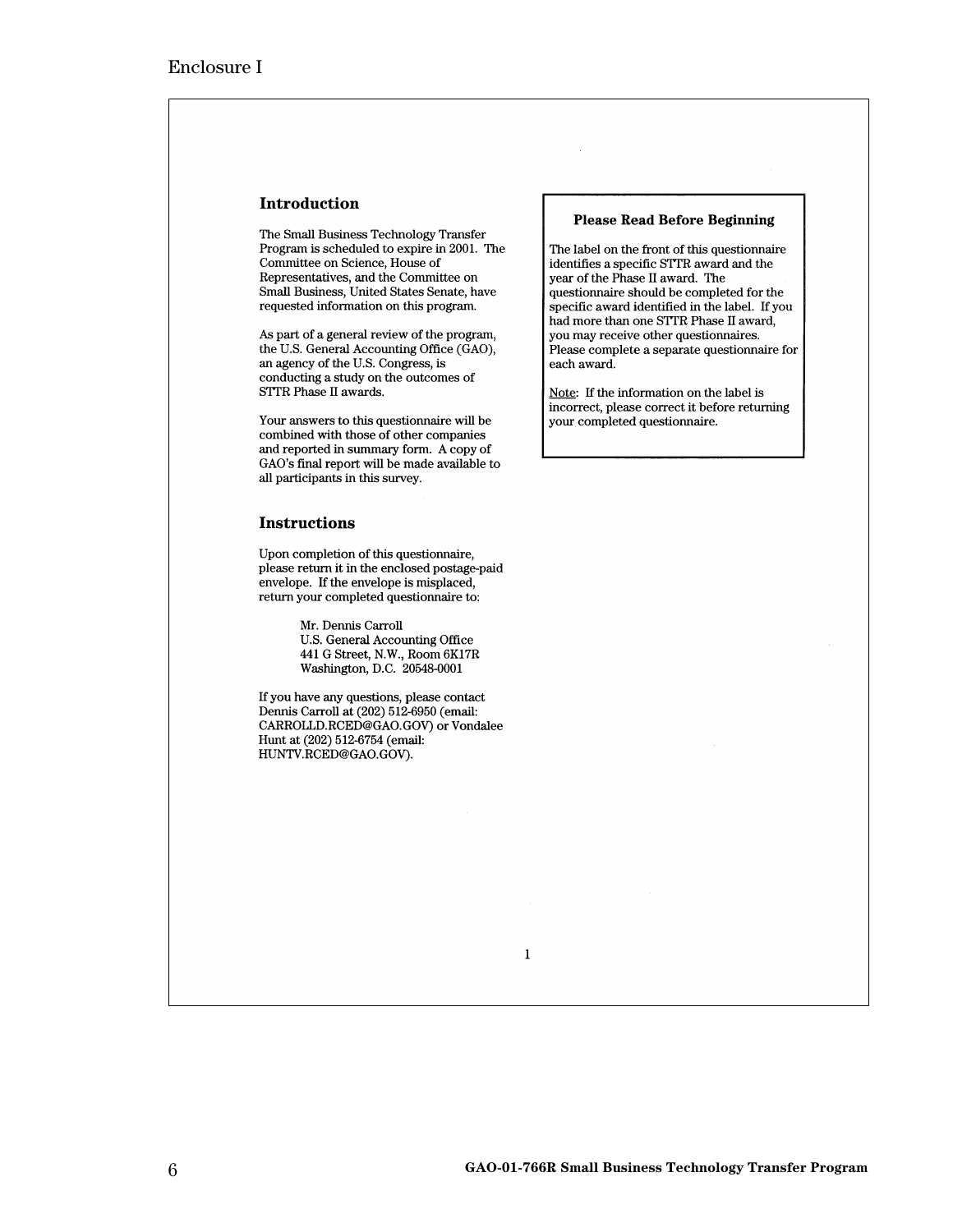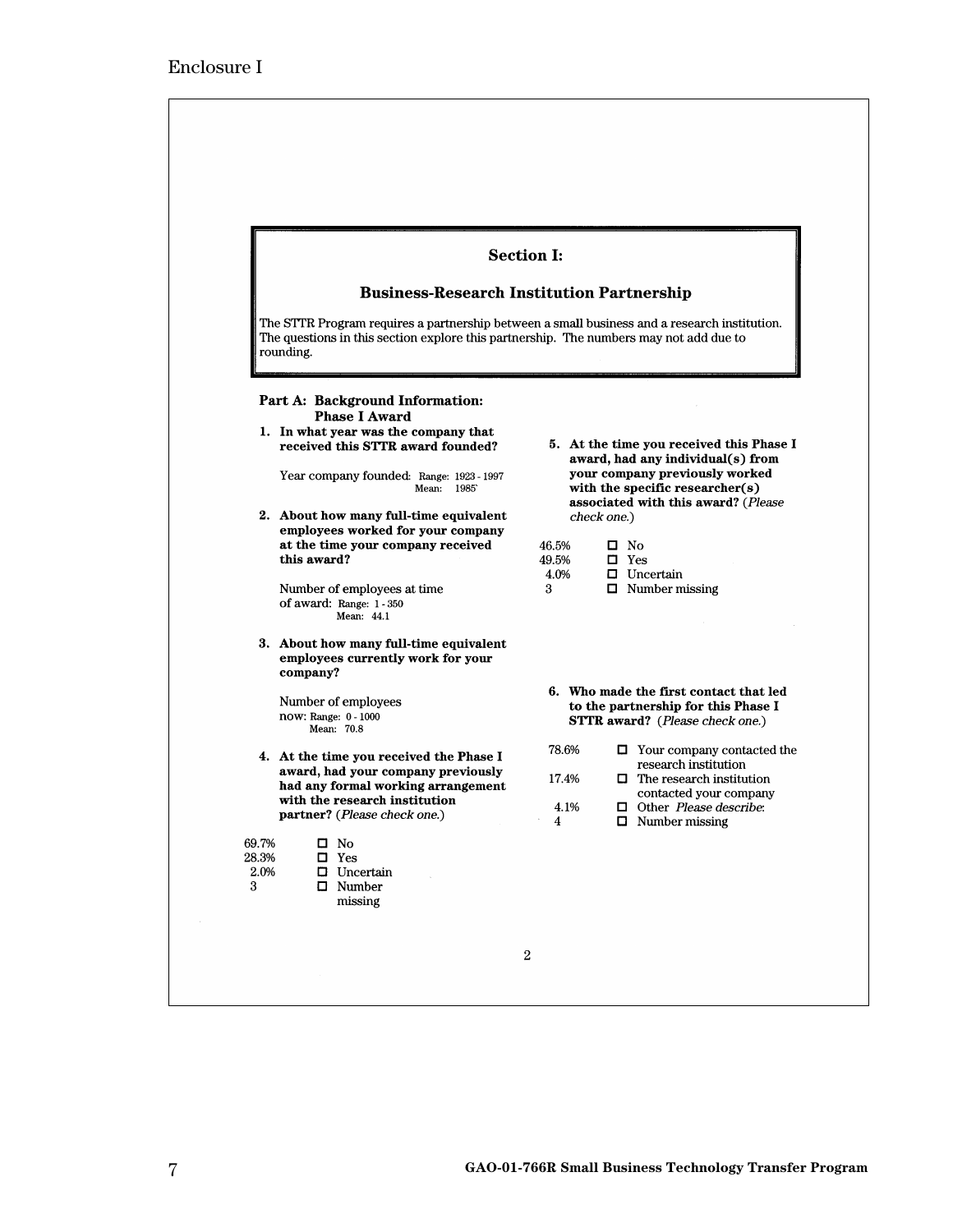|                                                            | 7. Where did the key idea for the R&D<br>that led to the Phase I STTR award<br>originate? (Please check one.)                                                           |                                          | 10. In the absence of this Phase I STTR<br>award, do you believe your company<br>would have undertaken this project?<br>(Please check one.)                                               |
|------------------------------------------------------------|-------------------------------------------------------------------------------------------------------------------------------------------------------------------------|------------------------------------------|-------------------------------------------------------------------------------------------------------------------------------------------------------------------------------------------|
| 52.0%                                                      | $\Box$ Your company                                                                                                                                                     |                                          |                                                                                                                                                                                           |
| 16.3%<br>20.4%                                             | $\Box$ The research institution<br>$\Box$ Both your company and the<br>research institution, with<br>your company primarily<br>responsible                              | 6.1%<br>17.4%<br>14.3%<br>31.6%<br>30.6% | $\Box$ Definitely yes<br>$\Box$ Probably yes<br>$\Box$ Uncertain<br>$\Box$ Probably no<br>$\Box$ Definitely no                                                                            |
| 3.1%                                                       | $\Box$ Both your company and the<br>research institution, with the<br>research institution primarily                                                                    | 4                                        | $\Box$ Number missing                                                                                                                                                                     |
| 5.1%                                                       | responsible                                                                                                                                                             |                                          | Part B: Phase II Award                                                                                                                                                                    |
| 3.1%<br>4                                                  | $\Box$ Both your company and the<br>research institution, with<br>both contributing equally<br>$\Box$ Other Please describe:<br>$\Box$ Number missing                   | one.)                                    | 11. Where was the Principal Investigator<br>for this project located at the time<br>of the Phase II award? (Please check                                                                  |
|                                                            | 8. With respect to intellectual property<br>rights, how fair was the research<br>institution in their Phase I<br>negotiations with your company?<br>(Please check one.) | 78.2%<br>10.9%<br>10.9%<br>$\mathbf{1}$  | $\Box$ Your company<br>$\Box$ The research institution<br>$\Box$ Your company and the<br>research institution each<br>had a designated Principal<br>Investigator<br>$\Box$ Number missing |
| 49.0%<br>41.0%<br>2.0%<br>0.0%<br>8.0%<br>$\boldsymbol{2}$ | $\Box$ Very fair<br>$\Box$ Generally fair<br>$\Box$ Generally unfair<br>$\Box$ Very unfair<br>$\Box$ No basis to judge<br>$\Box$ Number missing                         |                                          | 12. Which of the following contributions<br>to the project were made by your<br><b>company?</b> (Please check all that apply.)                                                            |
|                                                            |                                                                                                                                                                         | 91.1%                                    | $\Box$ Knowledge and/or expertise                                                                                                                                                         |
|                                                            | 9. With respect to business<br>transactions, how fair was the                                                                                                           | 67.3%<br>58.4%                           | essential to the project<br>$\Box$ A key technology or method<br>$\Box$ Assistance in constructing                                                                                        |
|                                                            | research institution in their Phase I                                                                                                                                   | 43.6%                                    | or testing a prototype<br>$\Box$ Special equipment or                                                                                                                                     |
|                                                            | negotiations with your company?<br>(Please check one.)                                                                                                                  | 30.7%<br>5.9%                            | facilities<br>$\Box$ Manufacturing capability<br>$\Box$ Other Please describe:                                                                                                            |
| 52.0%<br>36.0%<br>3.0%<br>1.0%<br>8.0%<br>2                | $\Box$ Very fair<br>$\Box$ Generally fair<br>$\Box$ Generally unfair<br>$\Box$ Very untair<br>$\Box$ No basis to judge<br>$\Box$ Number missing                         |                                          |                                                                                                                                                                                           |
|                                                            |                                                                                                                                                                         |                                          |                                                                                                                                                                                           |
|                                                            |                                                                                                                                                                         | 3                                        |                                                                                                                                                                                           |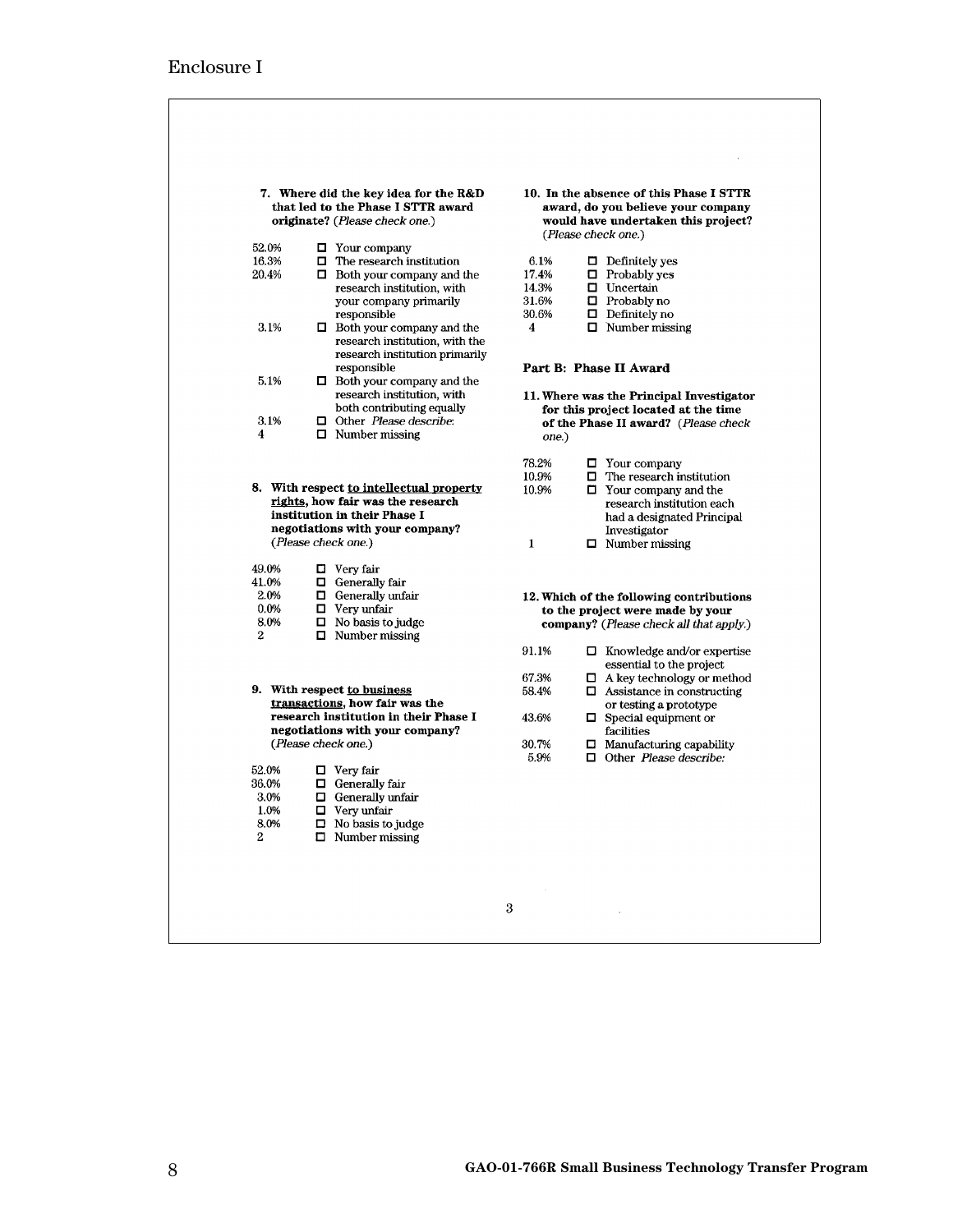| 13. Which of the following                                                                                                                                                                                                                                                                                                                                                                                                                             |                                     |                                                                        |
|--------------------------------------------------------------------------------------------------------------------------------------------------------------------------------------------------------------------------------------------------------------------------------------------------------------------------------------------------------------------------------------------------------------------------------------------------------|-------------------------------------|------------------------------------------------------------------------|
| contributions to the project were                                                                                                                                                                                                                                                                                                                                                                                                                      |                                     |                                                                        |
| made by the research institution?                                                                                                                                                                                                                                                                                                                                                                                                                      |                                     | 16. Have other research institutions                                   |
| (Please check all that apply.)                                                                                                                                                                                                                                                                                                                                                                                                                         |                                     | contacted your company about                                           |
|                                                                                                                                                                                                                                                                                                                                                                                                                                                        |                                     | submitting a proposal with them to                                     |
| 74.0%                                                                                                                                                                                                                                                                                                                                                                                                                                                  | $\Box$ Knowledge and/or expertise   | the STTR program? (Please check                                        |
| essential to the project                                                                                                                                                                                                                                                                                                                                                                                                                               | one.)                               |                                                                        |
| 37.0%<br>$\Box$ A key technology<br>42.0%<br>$\Box$ Assistance in constructing                                                                                                                                                                                                                                                                                                                                                                         | 58.6%                               |                                                                        |
| or testing a prototype                                                                                                                                                                                                                                                                                                                                                                                                                                 |                                     | $\Box$ No $\Leftrightarrow$ <i>Skip to Question 18</i><br>$(page 5)$ . |
| 55.0%<br>$\Box$ Special equipment or                                                                                                                                                                                                                                                                                                                                                                                                                   | 41.4%                               | $\Box$ Yes $\Rightarrow$ Continue with                                 |
| facilities                                                                                                                                                                                                                                                                                                                                                                                                                                             |                                     | Question 17.                                                           |
| 6.0%<br>$\Box$ Manufacturing capability                                                                                                                                                                                                                                                                                                                                                                                                                | 3                                   | $\Box$ Number missing                                                  |
| 4.0%<br>$\Box$ Other                                                                                                                                                                                                                                                                                                                                                                                                                                   |                                     |                                                                        |
|                                                                                                                                                                                                                                                                                                                                                                                                                                                        |                                     |                                                                        |
|                                                                                                                                                                                                                                                                                                                                                                                                                                                        |                                     |                                                                        |
|                                                                                                                                                                                                                                                                                                                                                                                                                                                        |                                     | 17. Do you expect to submit an STTR                                    |
| 14. How effective was your company's                                                                                                                                                                                                                                                                                                                                                                                                                   |                                     | proposal as a result of contact( $s$ )                                 |
| partnership with the research<br>institution in achieving the technical                                                                                                                                                                                                                                                                                                                                                                                |                                     | initiated by another research<br>institution? (Please check one.)      |
| objectives of the STTR project?                                                                                                                                                                                                                                                                                                                                                                                                                        |                                     |                                                                        |
| (Please check one.)                                                                                                                                                                                                                                                                                                                                                                                                                                    | 7.3%                                | $\square$ No                                                           |
|                                                                                                                                                                                                                                                                                                                                                                                                                                                        | 56.1%                               | $\square$ Yes                                                          |
| 51.5%<br>$\Box$ Very effective                                                                                                                                                                                                                                                                                                                                                                                                                         | 36.6%                               | $\Box$ Uncertain                                                       |
| 40.6%<br>$\Box$ Generally effective                                                                                                                                                                                                                                                                                                                                                                                                                    |                                     |                                                                        |
| 5.0%<br>$\Box$ Generally ineffective                                                                                                                                                                                                                                                                                                                                                                                                                   |                                     |                                                                        |
| 1.0%<br>$\Box$ Very ineffective                                                                                                                                                                                                                                                                                                                                                                                                                        |                                     | Question 17 should have been answered                                  |
| 2.0%<br>$\Box$ No basis to judge<br>$\Box$ Number missing<br>1                                                                                                                                                                                                                                                                                                                                                                                         |                                     | by the 41 respondents who answered<br>'Yes' to Question 16.            |
|                                                                                                                                                                                                                                                                                                                                                                                                                                                        |                                     |                                                                        |
| 15. Will you continue to collaborate with                                                                                                                                                                                                                                                                                                                                                                                                              |                                     |                                                                        |
| your research institution partner in                                                                                                                                                                                                                                                                                                                                                                                                                   |                                     |                                                                        |
| any prospective Phase III activity?                                                                                                                                                                                                                                                                                                                                                                                                                    |                                     |                                                                        |
| (Please check one.)                                                                                                                                                                                                                                                                                                                                                                                                                                    |                                     |                                                                        |
|                                                                                                                                                                                                                                                                                                                                                                                                                                                        |                                     |                                                                        |
| 20.4%<br>$\square$ No                                                                                                                                                                                                                                                                                                                                                                                                                                  |                                     |                                                                        |
| 38.8%<br>$\square$ Yes                                                                                                                                                                                                                                                                                                                                                                                                                                 |                                     |                                                                        |
| 22.5%<br>$\Box$ Uncertain<br>18.4%                                                                                                                                                                                                                                                                                                                                                                                                                     | $\Box$ Not applicable – the project |                                                                        |
|                                                                                                                                                                                                                                                                                                                                                                                                                                                        | is unlikely to achieve Phase        |                                                                        |
| III activity                                                                                                                                                                                                                                                                                                                                                                                                                                           |                                     |                                                                        |
| $\Box$ Number missing<br>4                                                                                                                                                                                                                                                                                                                                                                                                                             |                                     |                                                                        |
|                                                                                                                                                                                                                                                                                                                                                                                                                                                        |                                     |                                                                        |
|                                                                                                                                                                                                                                                                                                                                                                                                                                                        |                                     |                                                                        |
|                                                                                                                                                                                                                                                                                                                                                                                                                                                        |                                     |                                                                        |
|                                                                                                                                                                                                                                                                                                                                                                                                                                                        |                                     |                                                                        |
| $\label{eq:2.1} \frac{1}{\sqrt{2}}\left(\frac{1}{\sqrt{2}}\right)^{2} \left(\frac{1}{\sqrt{2}}\right)^{2} \left(\frac{1}{\sqrt{2}}\right)^{2} \left(\frac{1}{\sqrt{2}}\right)^{2} \left(\frac{1}{\sqrt{2}}\right)^{2} \left(\frac{1}{\sqrt{2}}\right)^{2} \left(\frac{1}{\sqrt{2}}\right)^{2} \left(\frac{1}{\sqrt{2}}\right)^{2} \left(\frac{1}{\sqrt{2}}\right)^{2} \left(\frac{1}{\sqrt{2}}\right)^{2} \left(\frac{1}{\sqrt{2}}\right)^{2} \left(\$ |                                     |                                                                        |
|                                                                                                                                                                                                                                                                                                                                                                                                                                                        |                                     |                                                                        |
|                                                                                                                                                                                                                                                                                                                                                                                                                                                        |                                     |                                                                        |
|                                                                                                                                                                                                                                                                                                                                                                                                                                                        |                                     |                                                                        |
|                                                                                                                                                                                                                                                                                                                                                                                                                                                        |                                     |                                                                        |
|                                                                                                                                                                                                                                                                                                                                                                                                                                                        |                                     |                                                                        |
|                                                                                                                                                                                                                                                                                                                                                                                                                                                        | $\overline{\mathbf{4}}$             |                                                                        |
|                                                                                                                                                                                                                                                                                                                                                                                                                                                        |                                     |                                                                        |
|                                                                                                                                                                                                                                                                                                                                                                                                                                                        |                                     |                                                                        |

┑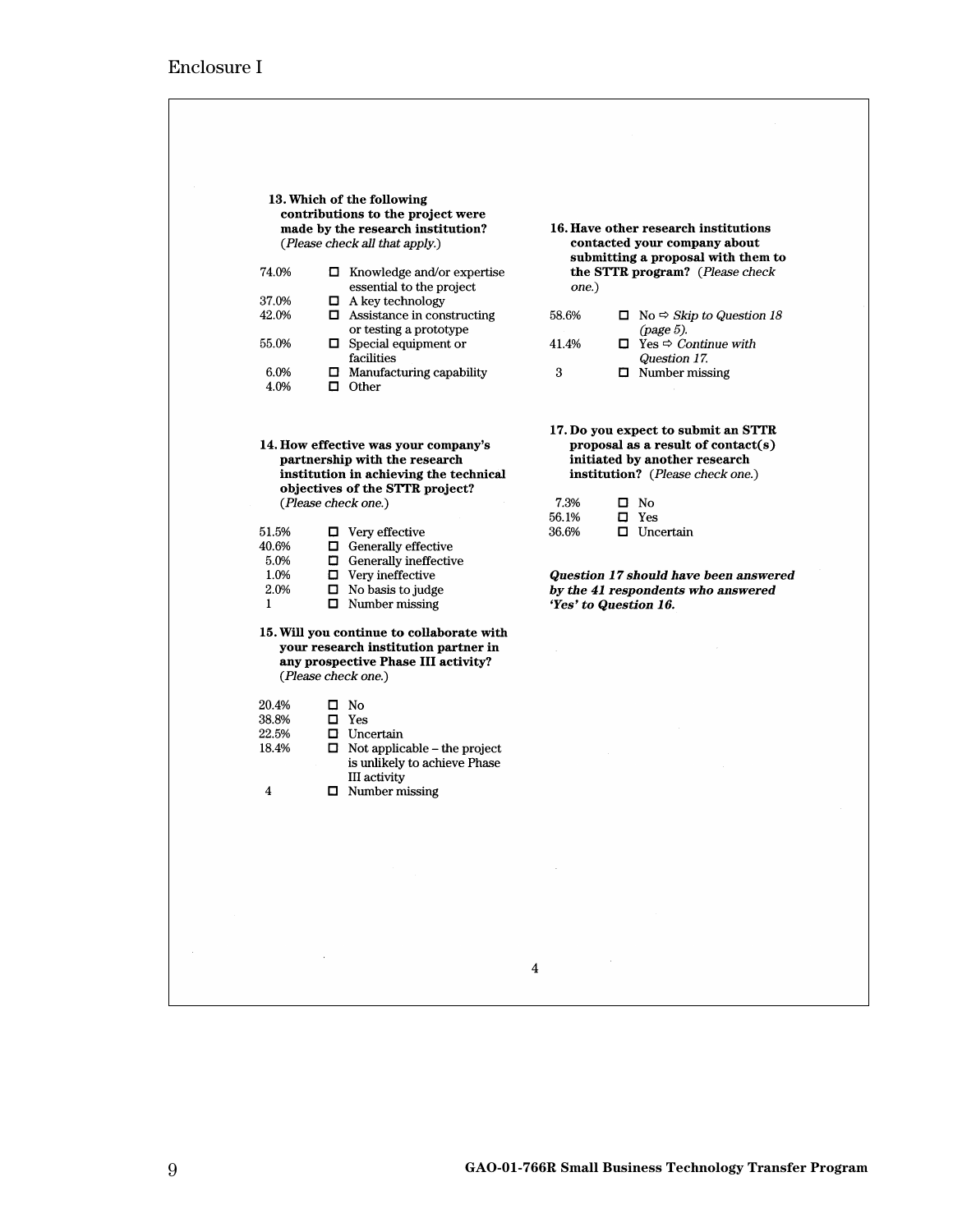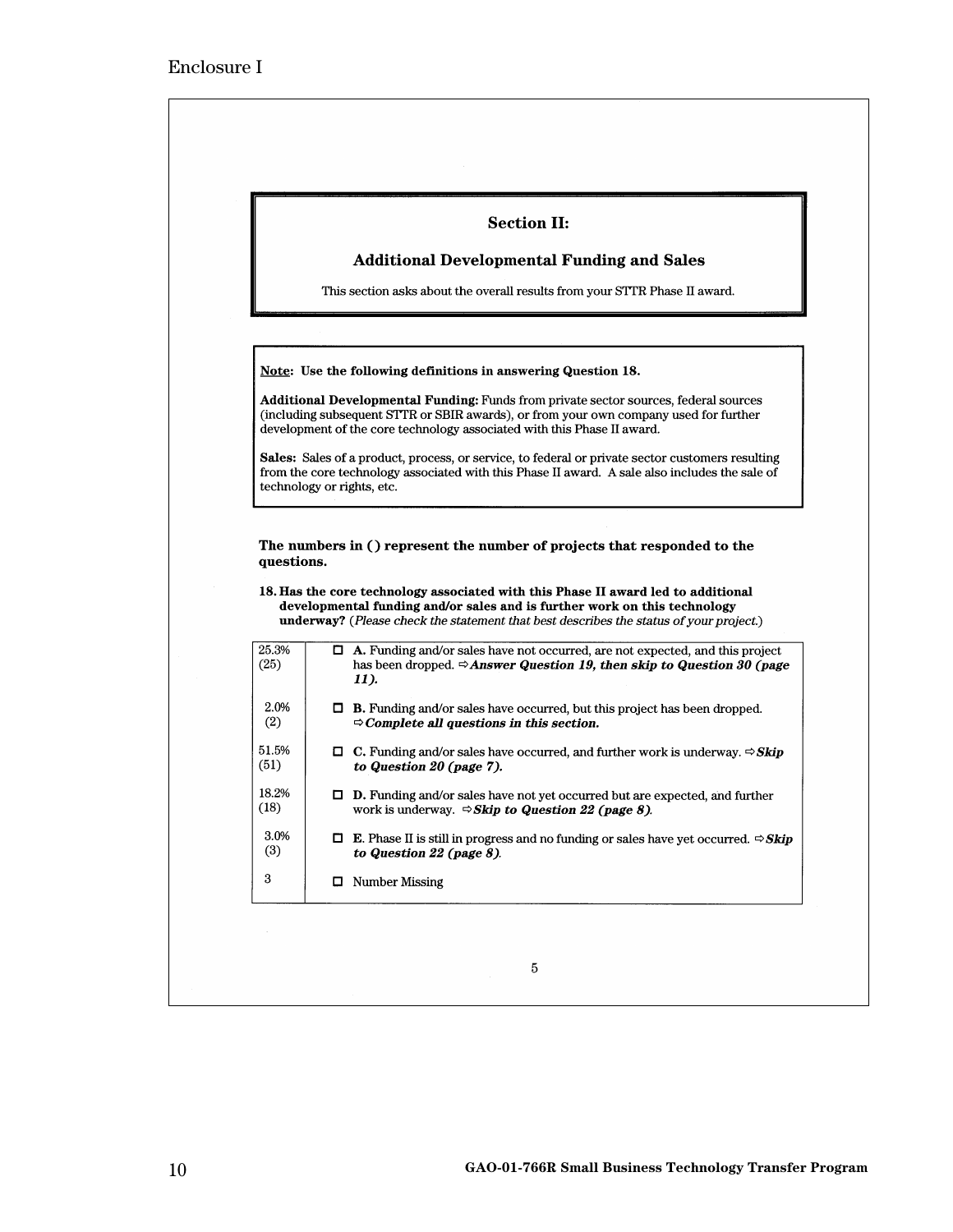| <b>Factors Influencing Decision</b><br>to Drop Phase II Award                              |               | Little       | Some         | Moderate     | Great         | Number         |
|--------------------------------------------------------------------------------------------|---------------|--------------|--------------|--------------|---------------|----------------|
| Project                                                                                    | No Role       | Role         | Role         | Role         | Role          | <b>Missing</b> |
| Project goal was achieved (e.g., a<br>prototype was delivered for<br>federal agency usage) | 40.7%<br>(11) | 7.4%<br>(2)  | 14.8%<br>(4) | 7.4%<br>(2)  | 3.7%<br>(1)   | 7              |
| Market demand was small and<br>company met existing need                                   | 18.5%<br>(5)  | 11.1%<br>(3) | 3.7%<br>(1)  | 11.1%<br>(3) | 29.6%<br>(8)  | 7              |
| Higher level of risk than<br>anticipated reduced the sales<br>potential                    | 14.8%<br>(4)  | 18.5%<br>(5) | 11.1%<br>(3) | 18.5%<br>(5) | 11.1%<br>(3)  | 7              |
| Additional funding for further<br>technical development was<br>insufficient                | 11.1%<br>(3)  | 0.0%<br>(0)  | 3.7%<br>(1)  | 14.8%<br>(4) | 40.7%<br>(11) | 8              |
| Company shifted priorities to<br>other projects                                            | 22.2%<br>(6)  | 18.5%<br>(5) | 7.4%<br>(2)  | 14.8%<br>(4) | 18.5%<br>(5)  | 5              |
| Principal Investigator left the<br>research institution                                    | 59.3%<br>(16) | 7.4%<br>(2)  | 3.7%<br>(1)  | 3.7%<br>(1)  | 3.7%<br>(1)   | 6              |
| Main collaborator left the<br>research institution                                         | 66.7%<br>(18) | 3.7%<br>(1)  | 0.0%<br>(0)  | 3.7%<br>(1)  | 3.7%<br>(1)   | 6              |
| Difficulties with the research<br>institution                                              | 51.9%<br>(14) | 7.4%<br>(2)  | 3.7%<br>(1)  | 11.1%<br>(3) | 0.0%<br>(0)   | 7              |
| Other: Please specify:                                                                     | 7.4%<br>(2)   | 0.0%<br>(0)  | 3.7%<br>(1)  | 0.0%<br>(0)  | 11.1%<br>(3)  | 21             |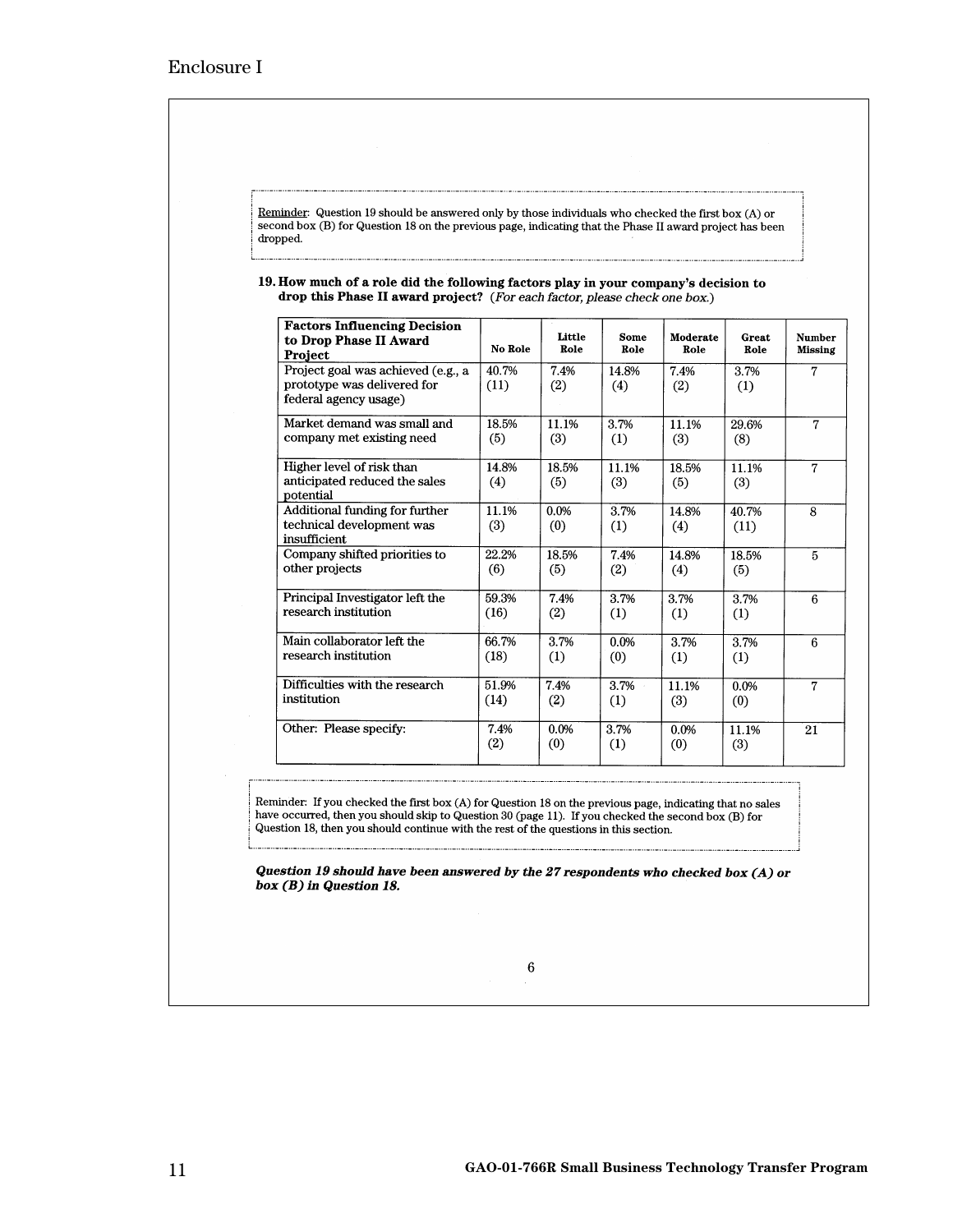Questions  $20 - 21$  should have been answered by the 53 respondents who checked box  $(B)$  or box  $(C)$  in question 18.

20. How much of a role (if any) has this Phase II award played in achieving the following results? (Check one box for each of the listed results. If one of the results has not yet been achieved, then select "none" for it.)

|                                                                                                  |              | Role of Project |               |               |                                 |  |
|--------------------------------------------------------------------------------------------------|--------------|-----------------|---------------|---------------|---------------------------------|--|
| <b>Results</b>                                                                                   | None         | <b>Minor</b>    | Moderate      | Major         | <b>Number</b><br><b>Missing</b> |  |
| Obtaining additional<br>developmental funding                                                    | 13.2%<br>(7) | 9.4%<br>(5)     | 24.5%<br>(13) | 50.9%<br>(27) |                                 |  |
| Achieving sales of a product,<br>process, service, or other sale<br>(e.g., rights to technology) | 11.3%<br>(6) | 18.9%<br>(10)   | 20.8%<br>(11) | 43.4<br>(23)  | 3                               |  |

21. To date, what additional developmental funding has your company received for the core technology associated with this award? (Enter dollars provided by each of the following sources. If none, enter  $0$  (zero)).

| Source of Funding                                                  | Dollars (in millions) |
|--------------------------------------------------------------------|-----------------------|
| Your own company                                                   | \$10.0 m              |
| Other private companies                                            | \$11.5 m              |
| Your research institution partner(s) for this project              | \$.4m                 |
| Other research institution( $s$ )                                  | \$2.2 m               |
| Other federal awards (including subsequent STTR or<br>SBIR awards) | \$21.9 m              |
| Venture capital institution(s)                                     | \$1.5 <sub>m</sub>    |
| Private investor(s)                                                | \$3.9 m               |
| State insitution(s)                                                | \$1.6 m               |
| Other Please describe:                                             | \$.1 m                |
| Total amount                                                       | \$53.1 m              |

 $\overline{7}$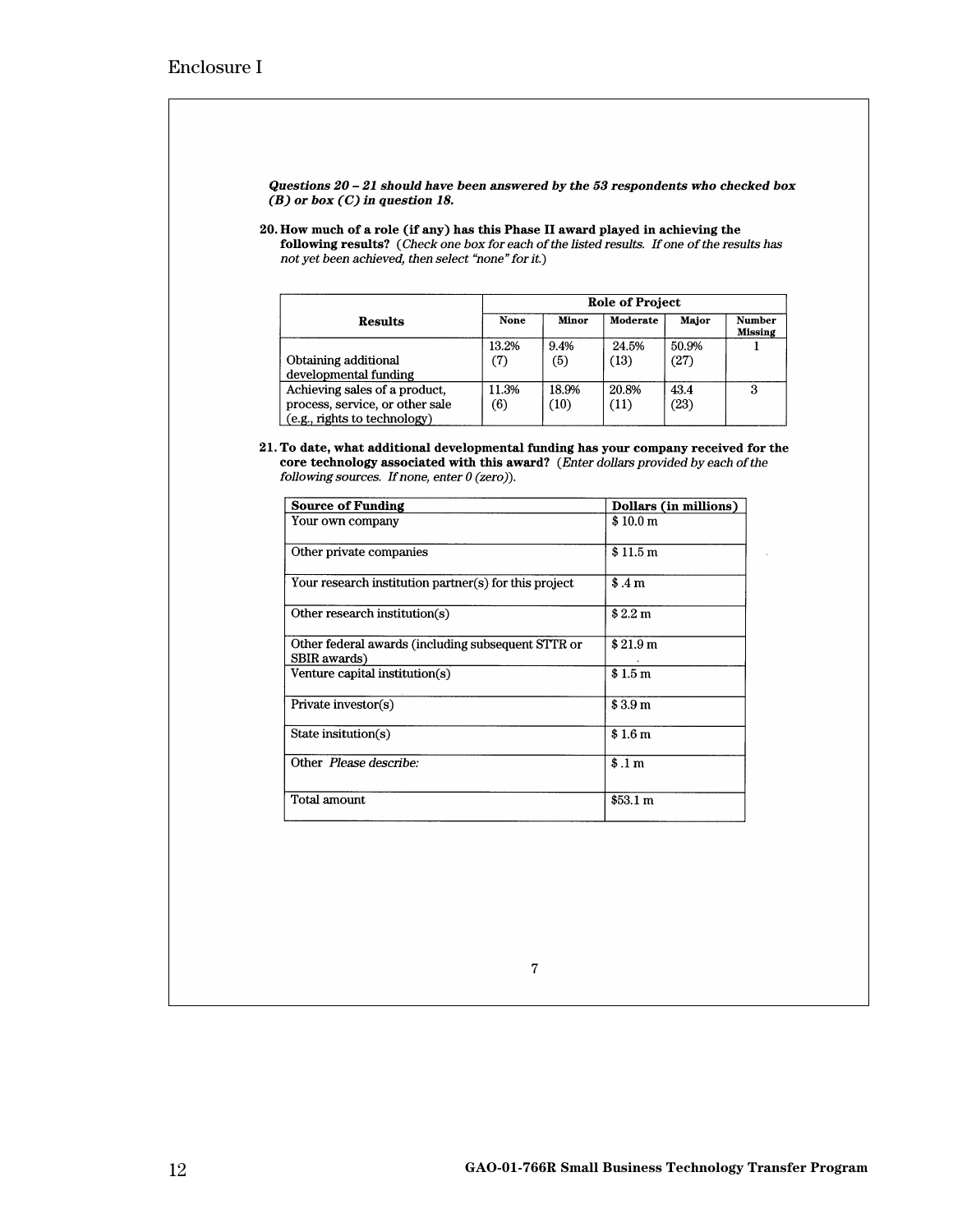|                                 | 22. What is your estimate of the                                                                                                                                                         |                      |              |                                                                                                                                                                                                        |
|---------------------------------|------------------------------------------------------------------------------------------------------------------------------------------------------------------------------------------|----------------------|--------------|--------------------------------------------------------------------------------------------------------------------------------------------------------------------------------------------------------|
|                                 | additional developmental funding<br>required to realize the full sales<br>potential of the core technology<br>associated with this Phase II award?<br>(Enter dollars. If none, enter 0.) |                      |              | 24. As a result of the core technology<br>associated with this Phase II award,<br>which of the following describes<br>your company's <u>finalized agreements</u><br>with other companies and investors |
|                                 |                                                                                                                                                                                          |                      |              | in the United States and foreign                                                                                                                                                                       |
|                                 | Additional developmental funding                                                                                                                                                         |                      |              | countries? (Check all that apply.)                                                                                                                                                                     |
|                                 | required: Range: $$0 - $60.0$ million<br>Mean: \$2.9 million                                                                                                                             | 18.9%<br>5.4%        |              | $\Box$ Licensing agreement(s)<br>$\Box$ Joint venture agreement(s)                                                                                                                                     |
|                                 | 23. As a result of the core technology                                                                                                                                                   | 17.6%                |              | $\Box$ Marketing/distribution<br>agreement(s)                                                                                                                                                          |
|                                 | associated with this Phase II award.<br>which of the following describes<br>your company's ongoing discussions                                                                           | 5.4%<br>5.4%<br>2.7% |              | $\Box$ Manufacturing agreement(s)<br>$\Box$ Sale of technology or rights<br>$\Box$ Sale of partial ownership                                                                                           |
|                                 | with other companies and investors<br>in the United States and foreign                                                                                                                   | 5.4%                 |              | $\Box$ Sale of complete ownership                                                                                                                                                                      |
|                                 | countries? (Check all that apply.)                                                                                                                                                       | 54.1%                |              | $\Box$ None of the above                                                                                                                                                                               |
| 46.0%<br>36.5%<br>33.8%         | $\Box$ Licensing agreement(s)<br>$\Box$ Joint venture agreement(s)<br>$\Box$ Marketing/distribution<br>agreement(s)                                                                      | 6.8%                 |              | $\Box$ Other Please describe:                                                                                                                                                                          |
| 20.3%<br>13.5%<br>10.8%<br>6.8% | $\Box$ Manufacturing agreement(s)<br>$\Box$ Sale of technology or rights<br>$\Box$ Sale of partial ownership<br>$\Box$ Sale of complete ownership                                        |                      |              | 25. Has your company and/or licensee<br>had any actual sales of products,<br>processes, services, or other sales<br>from the core technology associated                                                |
| 25.7%                           | $\Box$ None of the above                                                                                                                                                                 |                      | that apply.) | with this Phase II award? (Check all                                                                                                                                                                   |
| 8.1%                            | $\Box$ Other Please describe:                                                                                                                                                            | 55.4%                |              | $\Box$ No sales to date $\Im$ Skip to<br>Question 29                                                                                                                                                   |
|                                 |                                                                                                                                                                                          | 33.8%<br>4.1%        |              | $\Box$ Sales of product(s)<br>$\Box$ Sales of process(es)                                                                                                                                              |
|                                 |                                                                                                                                                                                          | 23.0%<br>1.4%        |              | $\Box$ Sales of service(s)<br>$\Box$ Other sales <i>Please describe:</i>                                                                                                                               |
|                                 |                                                                                                                                                                                          |                      |              |                                                                                                                                                                                                        |
|                                 |                                                                                                                                                                                          |                      |              |                                                                                                                                                                                                        |
|                                 |                                                                                                                                                                                          |                      |              |                                                                                                                                                                                                        |
|                                 |                                                                                                                                                                                          |                      |              |                                                                                                                                                                                                        |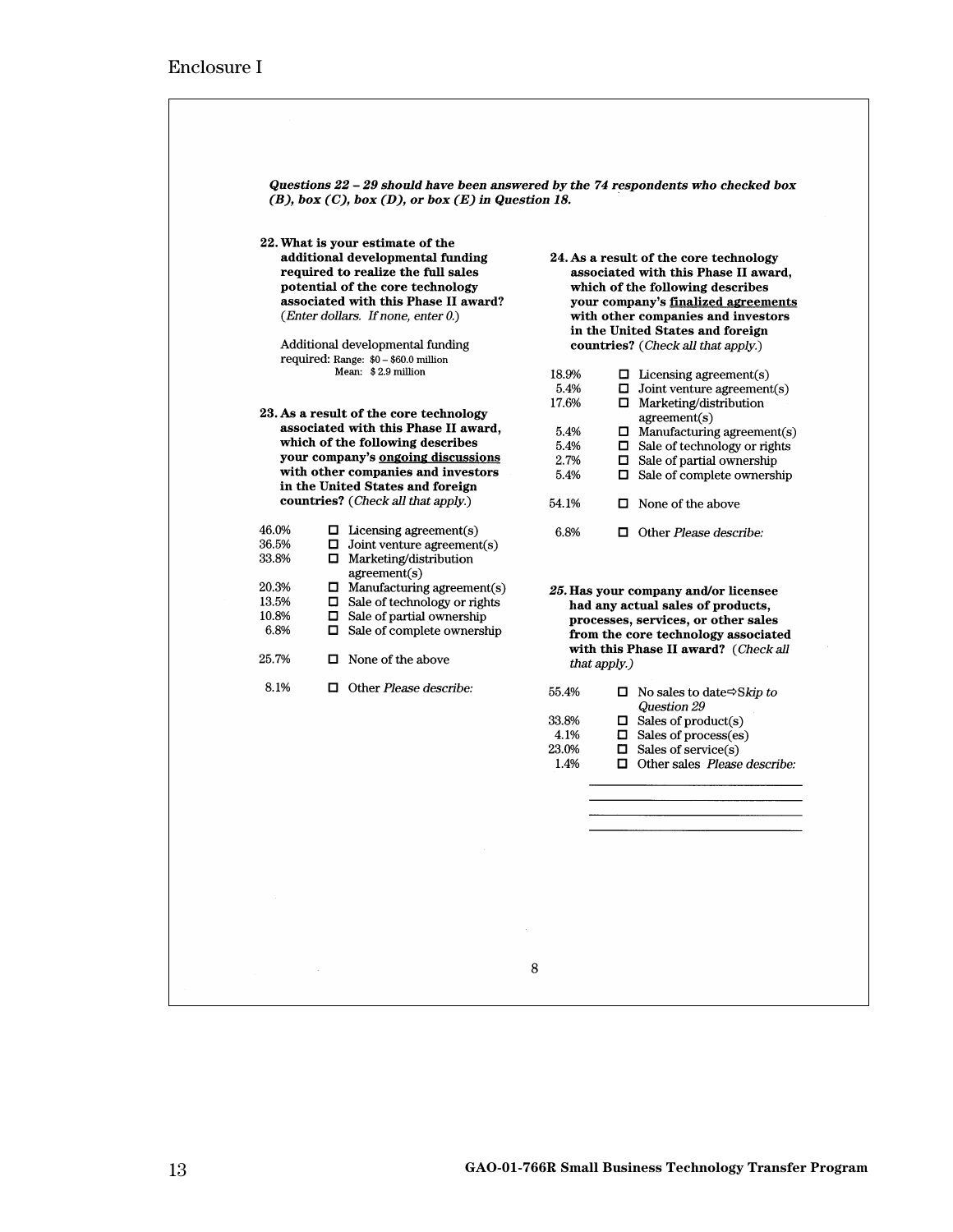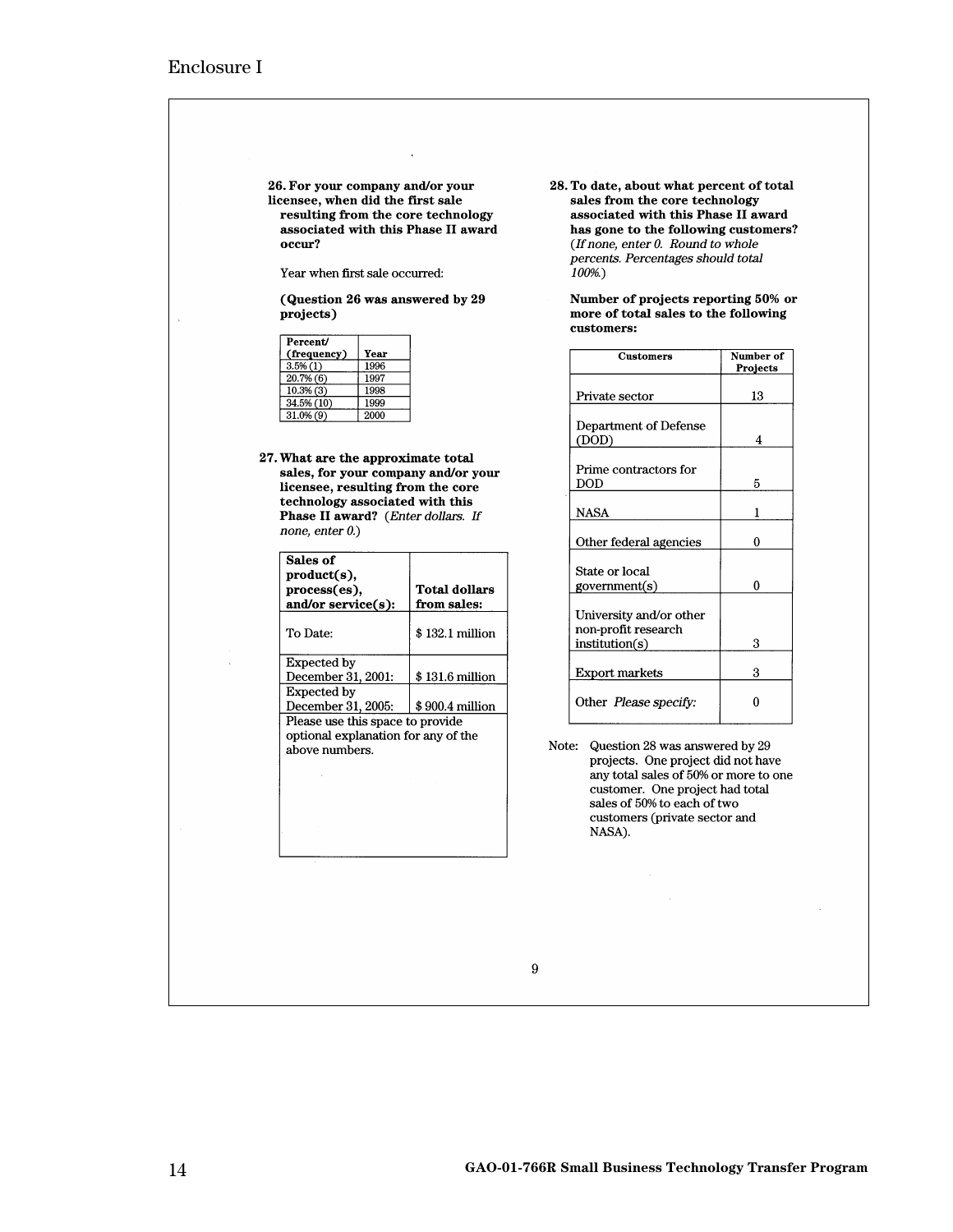| 29. Please indicate the status of marketing activities by your company and/or your |  |
|------------------------------------------------------------------------------------|--|
| licensee for the core technology associated with this Phase II award. (For each    |  |
| activity, check one box under status.)                                             |  |

 $\hat{\boldsymbol{\beta}}$ 

|                                     |                                                          |                                   | <b>Status of Marketing Activity</b> |                                                   |                       |
|-------------------------------------|----------------------------------------------------------|-----------------------------------|-------------------------------------|---------------------------------------------------|-----------------------|
| <b>Marketing</b><br><b>Activity</b> | Plan to<br>implement this<br>but have not<br>yet started | Currently<br>being<br>implemented | Completed                           | Have no<br>plans to<br>implement<br>this activity | <b>Number Missing</b> |
| <b>Marketing Plan</b>               | 27.0%<br>(20)                                            | 41.9%<br>(31)                     | 16.2%<br>(12)                       | 6.8%<br>(5)                                       | 6                     |
| <b>Hiring Marketing</b><br>Staff    | 28.4%<br>(21)                                            | 16.2%<br>(12)                     | 16.2%<br>(12)                       | 23.0%<br>(17)                                     | 12                    |
| <b>Test Marketing</b>               | 27.0%<br>(20)                                            | 27.0%<br>(20)                     | 12.2%<br>(9)                        | 16.2%<br>(12)                                     | 13                    |
| Advertising/<br>Marketing           | 27.0%<br>(20)                                            | 31.1%<br>(23)                     | 9.5%<br>(7)                         | 14.5%<br>(11)                                     | 13                    |

 $10\,$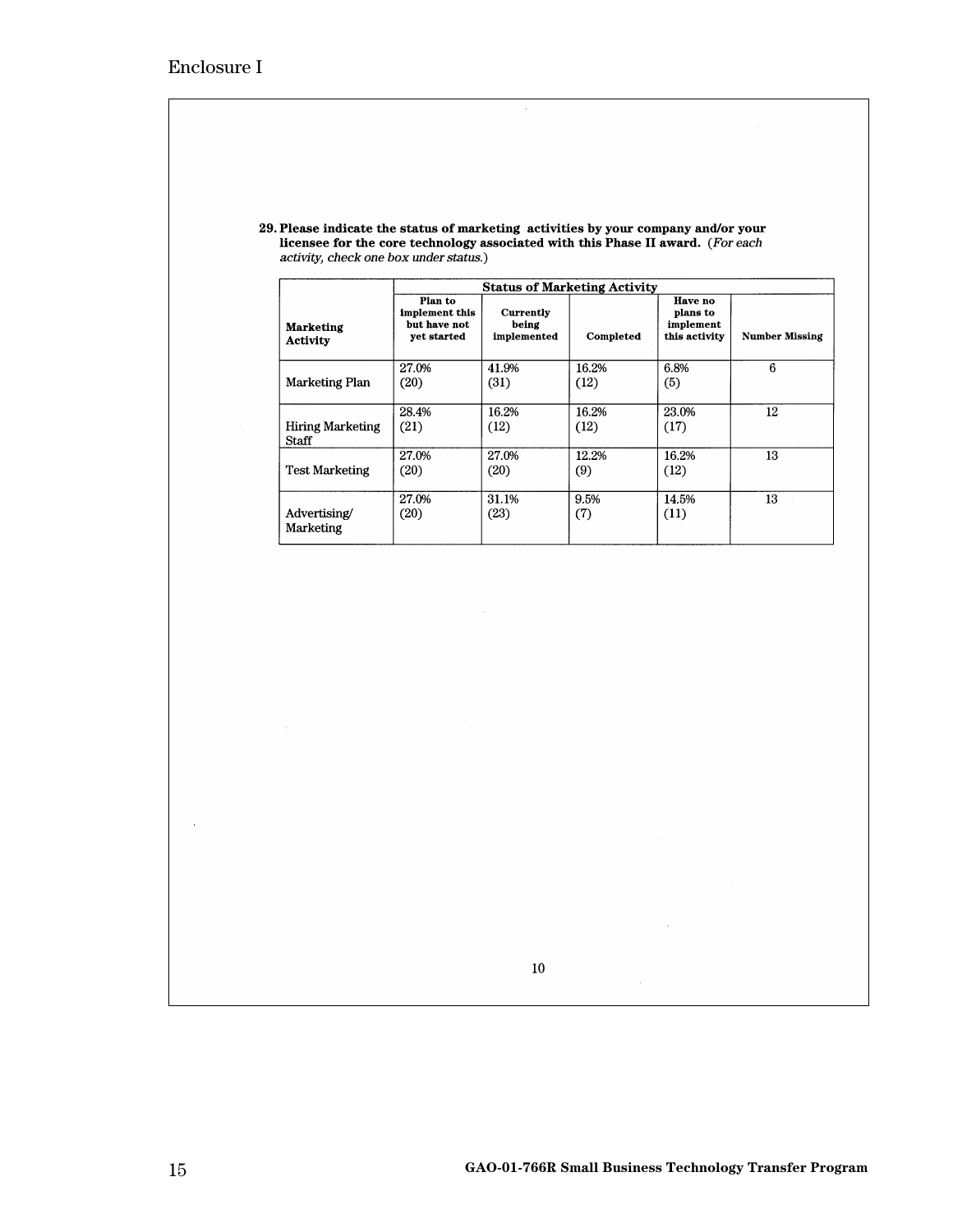| This section asks about benefits to your company as a result of this STTR award.                                                                                                   |                                               | <b>Section III:</b> | <b>Benefits to Your Company</b> |                                      |               |               |                |
|------------------------------------------------------------------------------------------------------------------------------------------------------------------------------------|-----------------------------------------------|---------------------|---------------------------------|--------------------------------------|---------------|---------------|----------------|
| 30. About what percentage of your company's growth would you attribute to the STTR                                                                                                 |                                               |                     |                                 |                                      |               |               |                |
| program? (Please check one.)                                                                                                                                                       |                                               |                     |                                 |                                      |               |               |                |
| 50.0% (49)<br>0                                                                                                                                                                    | Less than 5%                                  |                     |                                 |                                      |               |               |                |
| 29.6% (29)<br>0<br>13.3% (13)<br>0.                                                                                                                                                | 5% to 25%<br>26% to 50%                       |                     |                                 |                                      |               |               |                |
| $3.1\%$ (3)<br>$\Box$ 51% to 75%                                                                                                                                                   |                                               |                     |                                 |                                      |               |               |                |
| $4.1\%$ $(4)$<br>4                                                                                                                                                                 | $\Box$ More than 75%<br>$\Box$ Number missing |                     |                                 |                                      |               |               |                |
|                                                                                                                                                                                    |                                               |                     |                                 |                                      |               |               |                |
| 31. For each of the following factors, please indicate the degree to which your company<br>has benefited from this Phase II award. (For each factor, check one box under degree of |                                               |                     |                                 |                                      |               |               |                |
| benefit.)                                                                                                                                                                          |                                               |                     |                                 |                                      |               |               |                |
|                                                                                                                                                                                    | No                                            | Little              | <b>Some</b>                     | <b>Degree of Benefit</b><br>Moderate | Great         | <b>Not</b>    | <b>Number</b>  |
| Factors                                                                                                                                                                            | <b>Benefit</b>                                | <b>Benefit</b>      | <b>Benefit</b>                  | <b>Benefit</b>                       | Benefit       | Applicable    | <b>Missing</b> |
| Increased credibility                                                                                                                                                              | 6.0%                                          | 13.0%               | 31.0%                           | 15.0%                                | 33.0%         | 2.0%          | $\overline{2}$ |
|                                                                                                                                                                                    |                                               |                     |                                 |                                      |               |               |                |
| and financial stability                                                                                                                                                            | (6)                                           | (13)                | (31)                            | (15)                                 | (33)          | (2)           |                |
| of your company<br>Increased retention                                                                                                                                             | 14.1%                                         | 14.1%               | 23.2%                           | 19.2%                                | 25.3%         | 4.0%          | 3              |
| and/or aided in hiring                                                                                                                                                             | (14)                                          | (14)                | (23)                            | (19)                                 | (25)          | (4)           |                |
| of personnel                                                                                                                                                                       |                                               |                     |                                 |                                      |               |               |                |
| Increased staffs' skills                                                                                                                                                           | 1.0%<br>(1)                                   | 7.0%<br>(7)         | 21.0%<br>(21)                   | 30.0%<br>(30)                        | 41.0%<br>(41) | 0.0%<br>(0)   | $\overline{2}$ |
|                                                                                                                                                                                    |                                               |                     |                                 |                                      |               |               |                |
| Increased your<br>company's                                                                                                                                                        | 3.0%                                          | 9.9%                | 19.8%                           | 32.7%                                | 33.7%         | 1.0%          | $\mathbf{1}$   |
| development of other                                                                                                                                                               | (3)                                           | (10)                | (20)                            | (33)                                 | (34)          | (1)           |                |
| products, processes,                                                                                                                                                               |                                               |                     |                                 |                                      |               |               |                |
| or services<br>Enabled your                                                                                                                                                        | 31.6%                                         | 19.4%               | 19.4%                           | 12.2%                                | 14.3%         | 3.1%          | 4              |
| company to acquire                                                                                                                                                                 | (31)                                          | (19)                | (19)                            | (12)                                 | (14)          | (3)           |                |
| valuable equipment<br>Led to additional                                                                                                                                            | 21.4%                                         | 9.2%                | 23.5%                           | 13.3%                                | 26.5%         |               |                |
| STTR and/or SBIR                                                                                                                                                                   |                                               | (9)                 | (23)                            | (13)                                 |               | 6.1%<br>(6.1) | 4              |
| awards                                                                                                                                                                             | (21)                                          |                     |                                 |                                      | (26)          |               |                |
| Increased or<br>established your                                                                                                                                                   | 31.3%<br>(31)                                 | 9.1%                | 16.2%<br>(16)                   | 13.1%                                | 16.2%         | 14.1%         | $\overline{3}$ |
| company's                                                                                                                                                                          |                                               | (9)                 |                                 | (13)                                 | (16)          | (14)          |                |
| production<br>capability                                                                                                                                                           |                                               |                     |                                 |                                      |               |               |                |

 $\overline{\phantom{a}}$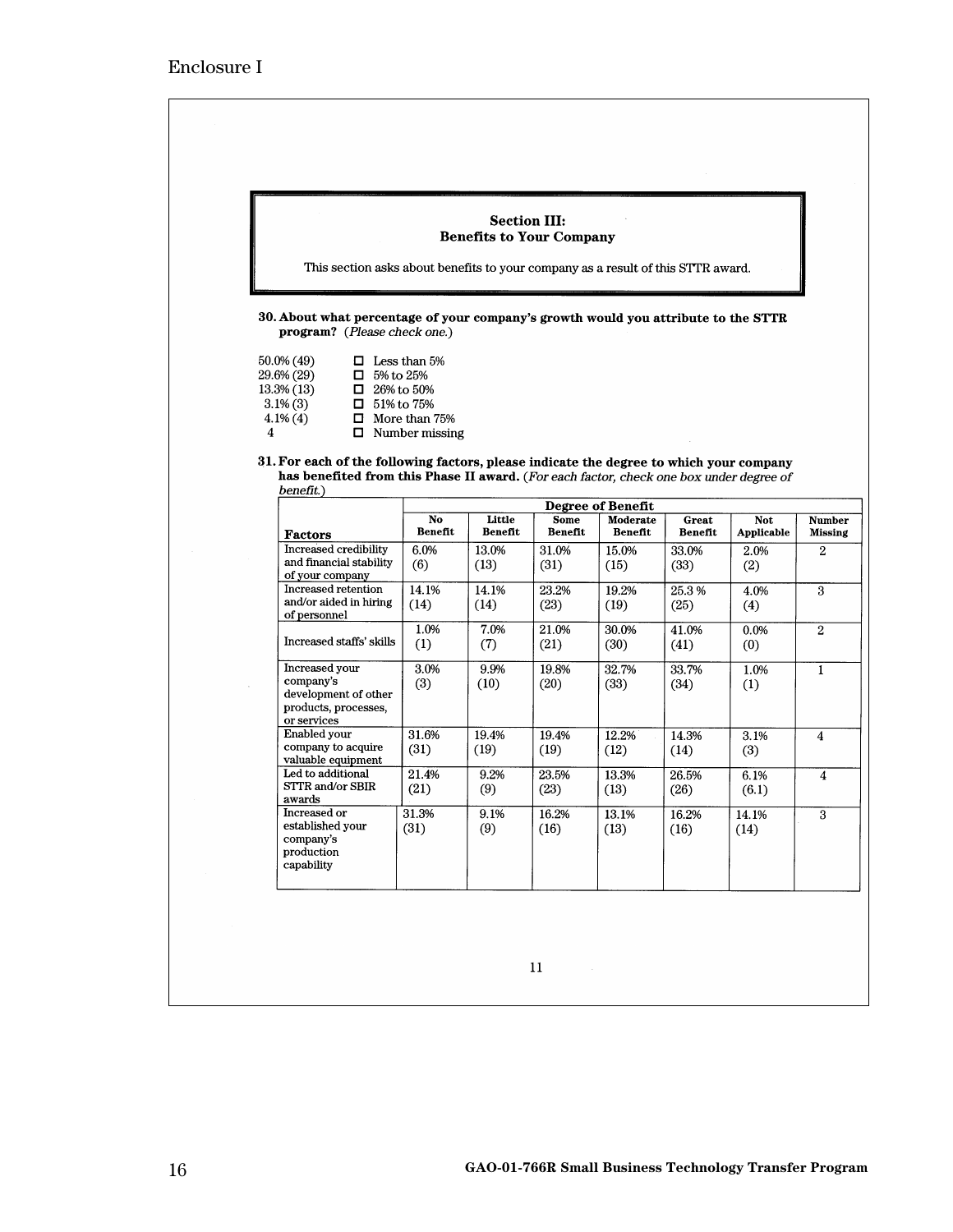| 32. Please give the number of patents,<br>copyrights, and/or invention<br>disclosures for the core technology<br>associated with this Phase II award.<br>Include all patents, copyrights, and<br>invention disclosures generated by<br>your company and by the research<br>institution. (Enter number(s). If none,<br>enter $0.$ )<br><b>TOTAL NUMBER</b><br>Invention disclosures:<br>98<br>73<br>Number patents applied for:<br>Number patents received:<br>41<br>Number copyrights applied for:<br>10<br>Number copyrights received:<br>8<br>33. Which of the following has occurred<br>as a result of the core technology<br>associated with this Phase II award?<br>(Please check one.)<br>0.0%<br>$\Box$ Made an initial public<br>(0)<br>stock offering<br>12.0%<br>$\Box$ Established a spin-off<br>(12)<br>company<br>0.0%<br>$\Box$ Both of the above<br>(0)<br>88.0%<br>$\Box$ Neither of the above<br>(88)<br>$\,2$<br>$\Box$ Number missing |  |
|----------------------------------------------------------------------------------------------------------------------------------------------------------------------------------------------------------------------------------------------------------------------------------------------------------------------------------------------------------------------------------------------------------------------------------------------------------------------------------------------------------------------------------------------------------------------------------------------------------------------------------------------------------------------------------------------------------------------------------------------------------------------------------------------------------------------------------------------------------------------------------------------------------------------------------------------------------|--|
|                                                                                                                                                                                                                                                                                                                                                                                                                                                                                                                                                                                                                                                                                                                                                                                                                                                                                                                                                          |  |
|                                                                                                                                                                                                                                                                                                                                                                                                                                                                                                                                                                                                                                                                                                                                                                                                                                                                                                                                                          |  |
|                                                                                                                                                                                                                                                                                                                                                                                                                                                                                                                                                                                                                                                                                                                                                                                                                                                                                                                                                          |  |
|                                                                                                                                                                                                                                                                                                                                                                                                                                                                                                                                                                                                                                                                                                                                                                                                                                                                                                                                                          |  |
|                                                                                                                                                                                                                                                                                                                                                                                                                                                                                                                                                                                                                                                                                                                                                                                                                                                                                                                                                          |  |
|                                                                                                                                                                                                                                                                                                                                                                                                                                                                                                                                                                                                                                                                                                                                                                                                                                                                                                                                                          |  |
|                                                                                                                                                                                                                                                                                                                                                                                                                                                                                                                                                                                                                                                                                                                                                                                                                                                                                                                                                          |  |
|                                                                                                                                                                                                                                                                                                                                                                                                                                                                                                                                                                                                                                                                                                                                                                                                                                                                                                                                                          |  |
|                                                                                                                                                                                                                                                                                                                                                                                                                                                                                                                                                                                                                                                                                                                                                                                                                                                                                                                                                          |  |
|                                                                                                                                                                                                                                                                                                                                                                                                                                                                                                                                                                                                                                                                                                                                                                                                                                                                                                                                                          |  |
|                                                                                                                                                                                                                                                                                                                                                                                                                                                                                                                                                                                                                                                                                                                                                                                                                                                                                                                                                          |  |
|                                                                                                                                                                                                                                                                                                                                                                                                                                                                                                                                                                                                                                                                                                                                                                                                                                                                                                                                                          |  |
|                                                                                                                                                                                                                                                                                                                                                                                                                                                                                                                                                                                                                                                                                                                                                                                                                                                                                                                                                          |  |
|                                                                                                                                                                                                                                                                                                                                                                                                                                                                                                                                                                                                                                                                                                                                                                                                                                                                                                                                                          |  |
| $12\,$                                                                                                                                                                                                                                                                                                                                                                                                                                                                                                                                                                                                                                                                                                                                                                                                                                                                                                                                                   |  |

 $\cdot$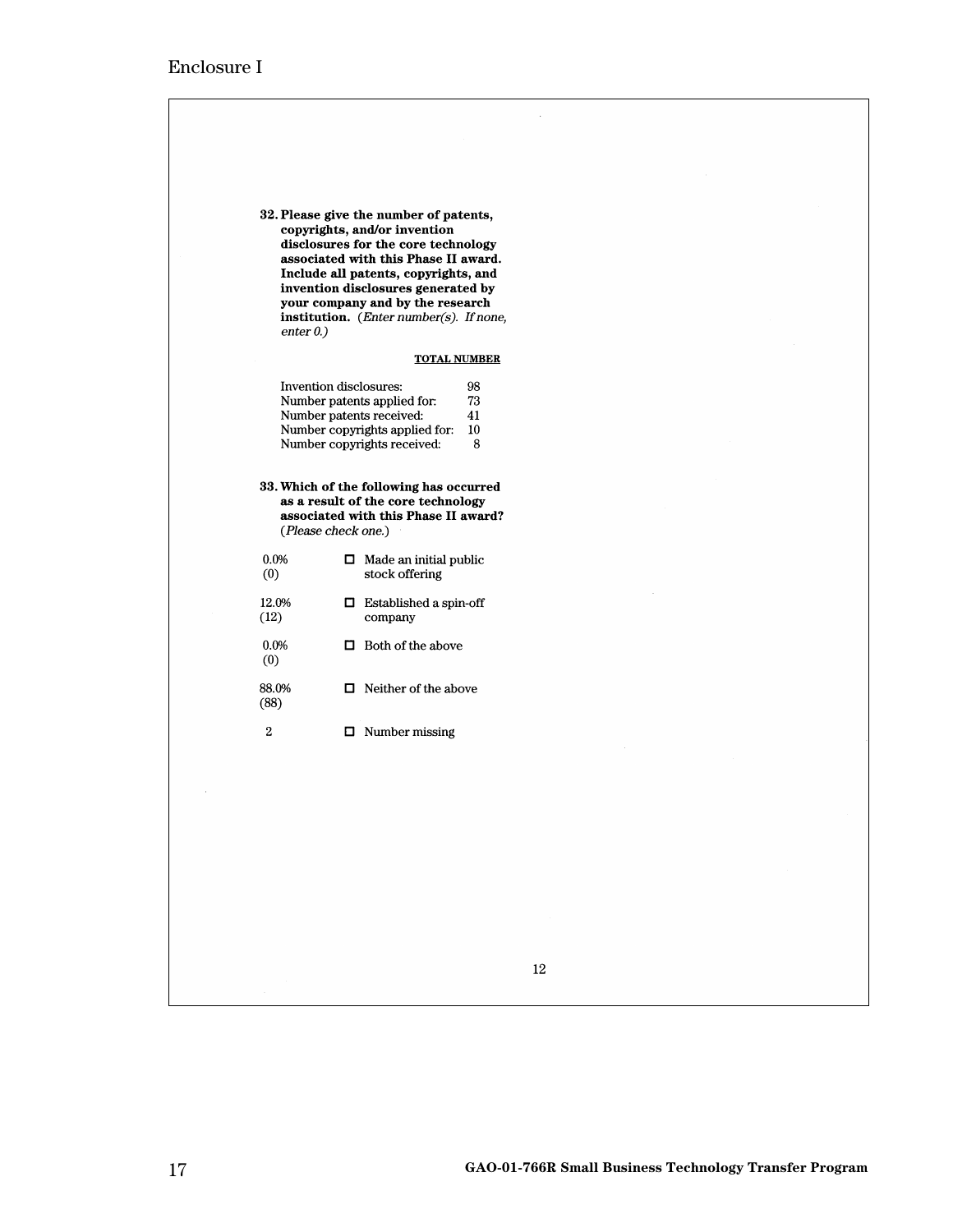|                                |   | <b>Comparison of the STTR and SBIR Programs</b>                                                                                                   | <b>Section IV:</b>                   |                                                                                                                                                       |
|--------------------------------|---|---------------------------------------------------------------------------------------------------------------------------------------------------|--------------------------------------|-------------------------------------------------------------------------------------------------------------------------------------------------------|
|                                |   | This section asks for your views about the STTR and SBIR Programs.                                                                                |                                      |                                                                                                                                                       |
|                                |   | 34. Has your company ever submitted an<br><b>SBIR</b> proposal? (Please check one.)                                                               |                                      | 37. As a result of your experience with<br>the STTR and SBIR programs, which                                                                          |
| 4.0%<br>(4)                    |   | $\Box$ No $\Leftrightarrow$ Skip to Section V,<br>Page 14                                                                                         |                                      | one of the following statements best<br>describes your view of the STTR<br>program in relation to the SBIR                                            |
| 96.0%<br>(97)                  |   | $\square$ Yes                                                                                                                                     | 46.4%                                | program? (Please check one.)<br>$\Box$ The STTR program should                                                                                        |
| $\mathbf{1}$                   | □ | Number missing                                                                                                                                    | (45)<br>1.0%<br>(1)<br>32.0%<br>(31) | be continued as a separate<br>program.<br>$\Box$ The STTR program should<br>be eliminated.<br>$\Box$ The STTR program should<br>be subsumed under the |
|                                |   | 35. Has your company won an SBIR<br>award or awards? (Please check one.)                                                                          |                                      | SBIR program with a<br>portion of funds reserved<br>for STTR-type partnerships.                                                                       |
| $4.1\%$ (4)<br>93.8% (91)<br>2 |   | $\square$ No<br>$\square$ Yes<br>$\Box$ Missing                                                                                                   | 18.6%<br>(18)                        | $\Box$ The STTR program should<br>be subsumed under the<br>SBIR program, but no<br>funds should be reserved                                           |
| one.)                          |   | 36. Which statement best describes your<br>view of STTR's mandatory<br>partnership between a company and<br>a research institution? (Please check | $\mathbf{2}$                         | for STTR-type partnerships.<br>$\Box$ Missing                                                                                                         |
| 55.7%<br>(54)                  | ப | The requirement is important<br>because it leads to<br>collaborations that would not<br>occur otherwise.                                          |                                      |                                                                                                                                                       |
| 41.2%<br>(40)                  |   | $\Box$ The requirement is not<br>necessary because<br>collaborations would occur<br>anyway.                                                       |                                      | Questions 35 - 37 should have been                                                                                                                    |
| $\,3\,$                        |   | $\Box$ Missing                                                                                                                                    |                                      | answered by respondents who<br>answered yes to Question 34.                                                                                           |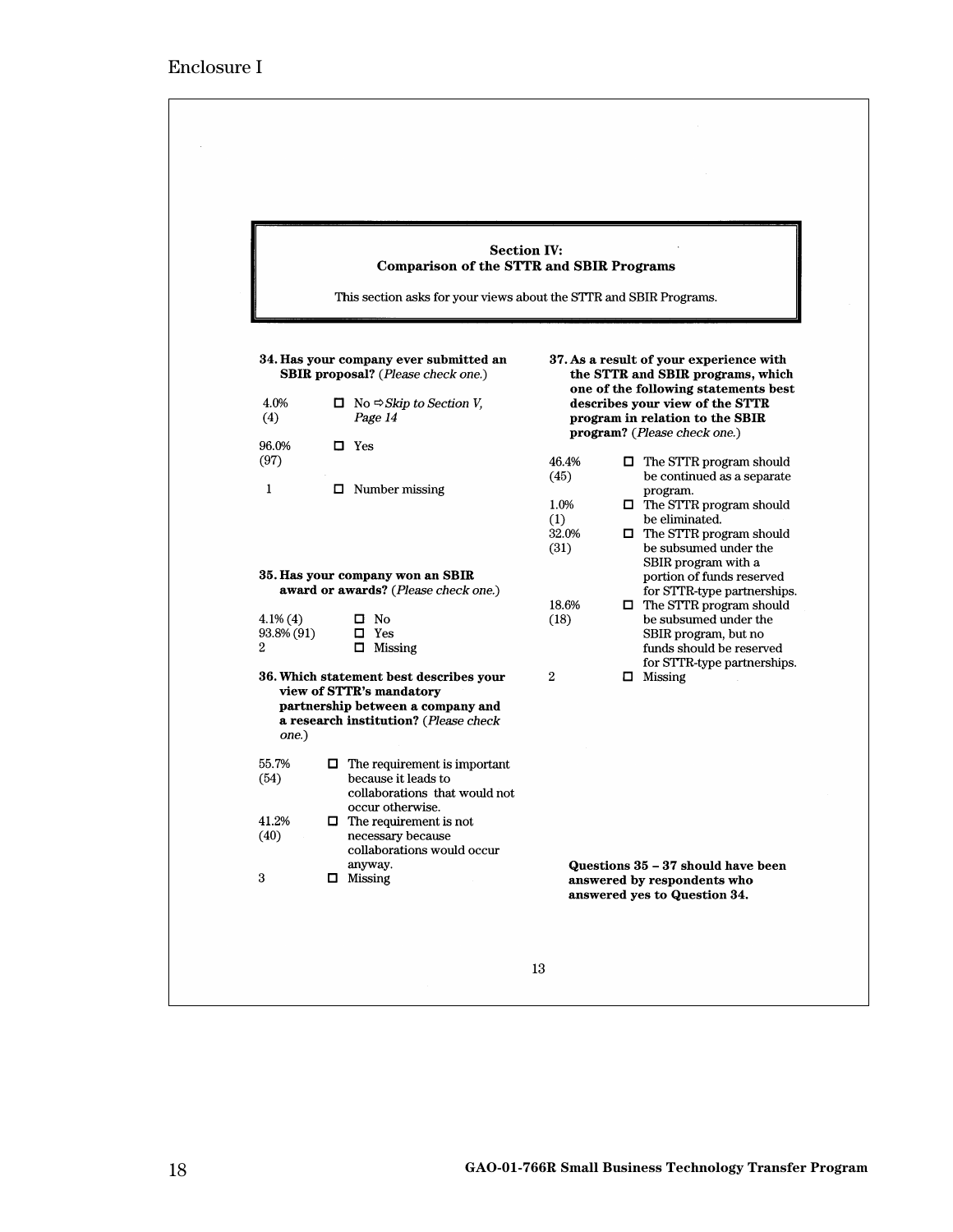|                          | <b>Section V:</b><br>Information about Individual(s) Completing Questionnaire and Research<br><b>Institution Contacts</b>                                       |
|--------------------------|-----------------------------------------------------------------------------------------------------------------------------------------------------------------|
|                          | Please provide the following information on all individuals who completed or<br>helped to complete this questionnaire. (Attach additional sheets if necessary.) |
| Name:                    |                                                                                                                                                                 |
| Title:                   |                                                                                                                                                                 |
| Phone:                   |                                                                                                                                                                 |
| Email:                   |                                                                                                                                                                 |
| Name:                    |                                                                                                                                                                 |
| Title:                   |                                                                                                                                                                 |
| Phone:                   |                                                                                                                                                                 |
| Email:                   |                                                                                                                                                                 |
| Name:                    |                                                                                                                                                                 |
| Title:                   |                                                                                                                                                                 |
| Phone:                   |                                                                                                                                                                 |
| Email:                   |                                                                                                                                                                 |
|                          | Please provide the following information on the person who was your company's<br>main point of contact at the Research Institution that was your partner.       |
| Name:                    |                                                                                                                                                                 |
| Title:                   |                                                                                                                                                                 |
| Research<br>Institution: |                                                                                                                                                                 |
| Address:                 |                                                                                                                                                                 |
| Phone:                   |                                                                                                                                                                 |
| Email:                   |                                                                                                                                                                 |